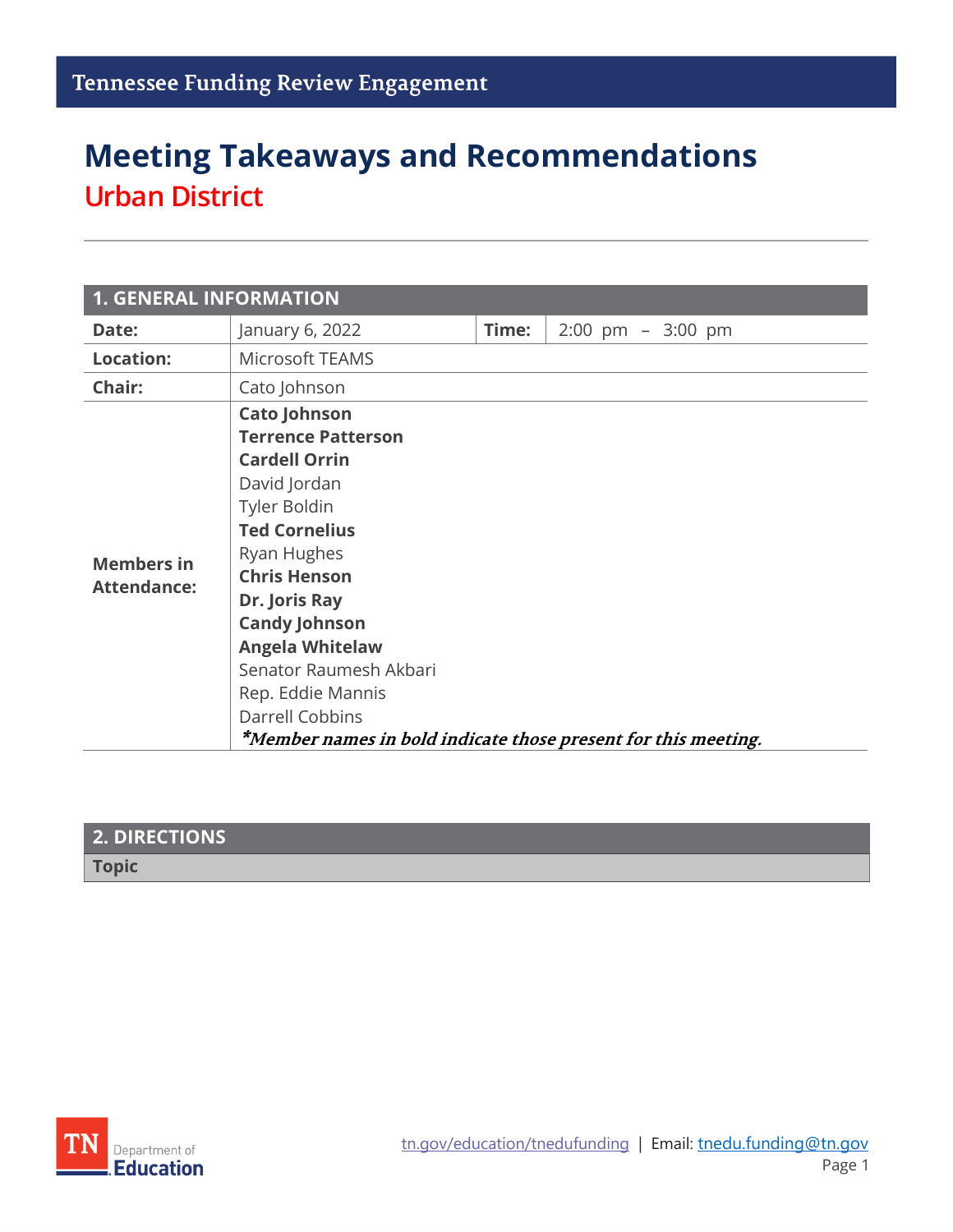## **Tennessee Funding Review Engagement**

Please list specific supports and services that you would like to see incorporated into the funding formula for each category. (In other words, what supports and services do you think are most important so that the cost of those supports and services can be included. It does not mean a district MUST spend money in a certain way, only that they would be funded to do so). Please prioritize each item as a:

- **Must Have:** Those supports and services required as a result of federal and/or state law, for safety, or similar.
- **Should Have:** Those supports and services that may not be mandatory but are essential to ensure the student or student group receives access to a quality education.
- **Nice to Have:** Those supports and services that are not mandatory and not essential, but (1) may provide a clear and added benefit to students and (2) have a clear return on the investment related to student achievement and future success.
- **Long Shot:** All other supports and services ideas.

## **Subcommittee Supports and Services Prioritization**

|               | <b>SUBCOMMITTEE FEEDBACK AND REFLECTIONS</b>                                                                                                                                                                                                                                                                                                                                                                                   |
|---------------|--------------------------------------------------------------------------------------------------------------------------------------------------------------------------------------------------------------------------------------------------------------------------------------------------------------------------------------------------------------------------------------------------------------------------------|
| <b>BASE</b>   | Items to add to list:<br><b>Instructional Materials</b><br>Principals, Assistant principals, librarians<br>$\bullet$<br>Social workers<br><b>Behavior Support Specialists</b><br>$\bullet$<br>Transportation<br>$\bullet$                                                                                                                                                                                                      |
| <b>WEIGHT</b> | Items to add to list:<br>Subcultures/subcommunities (ex. Might be in Davidson County but have<br>greater vulnerabilities)<br>Youth involved in juvenile justice, homeless students<br>$\bullet$<br>Race and ethnicity<br>$\bullet$<br>SWDs (list Dyslexia and gifted with this category instead of separate)<br>$\bullet$<br>High Mobility for large school districts<br>$\bullet$<br>Urban districts<br>Undocumented students |

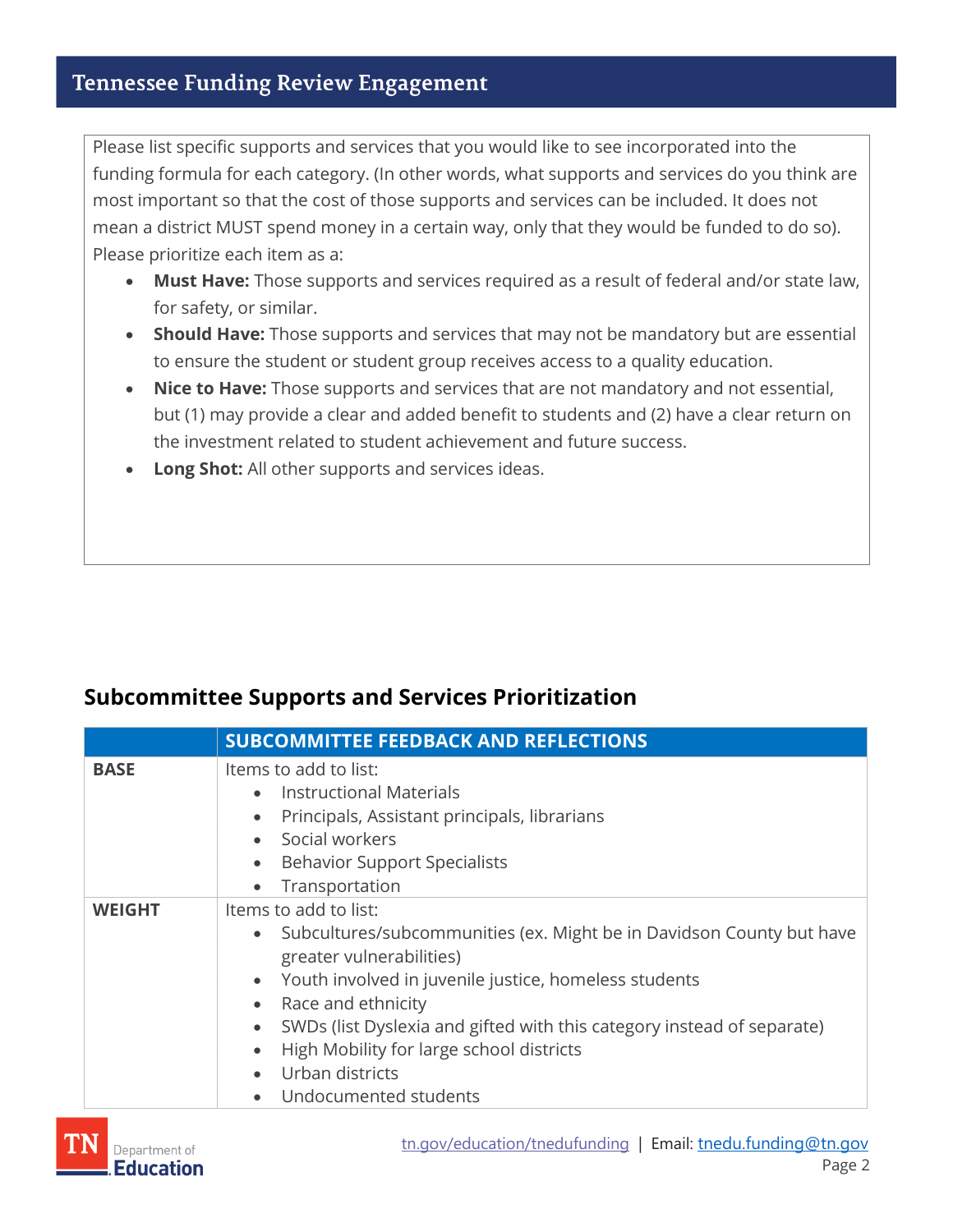|                                 | ACES/Trauma (tiered based on data)                                                                                                                                                                                                                                                                                                                                                                                                                                                                                                                                                                                                                                                                                                                                                                                                                               |
|---------------------------------|------------------------------------------------------------------------------------------------------------------------------------------------------------------------------------------------------------------------------------------------------------------------------------------------------------------------------------------------------------------------------------------------------------------------------------------------------------------------------------------------------------------------------------------------------------------------------------------------------------------------------------------------------------------------------------------------------------------------------------------------------------------------------------------------------------------------------------------------------------------|
| <b>DIRECT</b><br><b>FUNDING</b> | Add to list:<br>RTI and RTI2B<br>Professional Development for teachers<br>$\bullet$<br>Whole child and whole family supports<br>$\bullet$<br>Incentivize districts for forming partnerships with community partners<br>$\bullet$<br>/non-profits. Community Partners in support of school district typically<br>fundraise to support schools so funding for them would be helpful.<br>Cost of living differential in urban areas (cost of housing, higher cost of<br>$\bullet$<br>doing business, cost of living, higher wages urban districts must pay<br>employees)<br>Diverse hiring practices<br>$\bullet$<br>Whole child supports<br>Technology<br>$\bullet$<br><b>Summer Programming</b><br>$\bullet$<br>Apprenticeships and Internships<br>$\bullet$<br>Literacy<br>$\bullet$<br>$9th$ graders – additional dollars for $9th$ grade on track<br>$\bullet$ |
| <b>OUTCOMES</b>                 | Diverse hiring practices<br>$\bullet$<br>Self-reported student surveys (mental health measures, ACES, etc)<br>$\bullet$<br>College going rates / college completions rates<br>$\bullet$<br>9 <sup>th</sup> grade on track rates<br>$\bullet$<br>Pathways<br>Closing the achievement gap<br>Growth measures (growing by a certain percentage) / Growth of specific<br>$\bullet$<br>subgroups - growth of ELL on their test<br>EPSO, AP, Industry Certs - should all be on the same list not separate<br>$\bullet$<br>incentives<br>Ways to fund outcomes that aren't punitive - especially for struggling<br>districts                                                                                                                                                                                                                                            |
| <b>Other</b>                    |                                                                                                                                                                                                                                                                                                                                                                                                                                                                                                                                                                                                                                                                                                                                                                                                                                                                  |